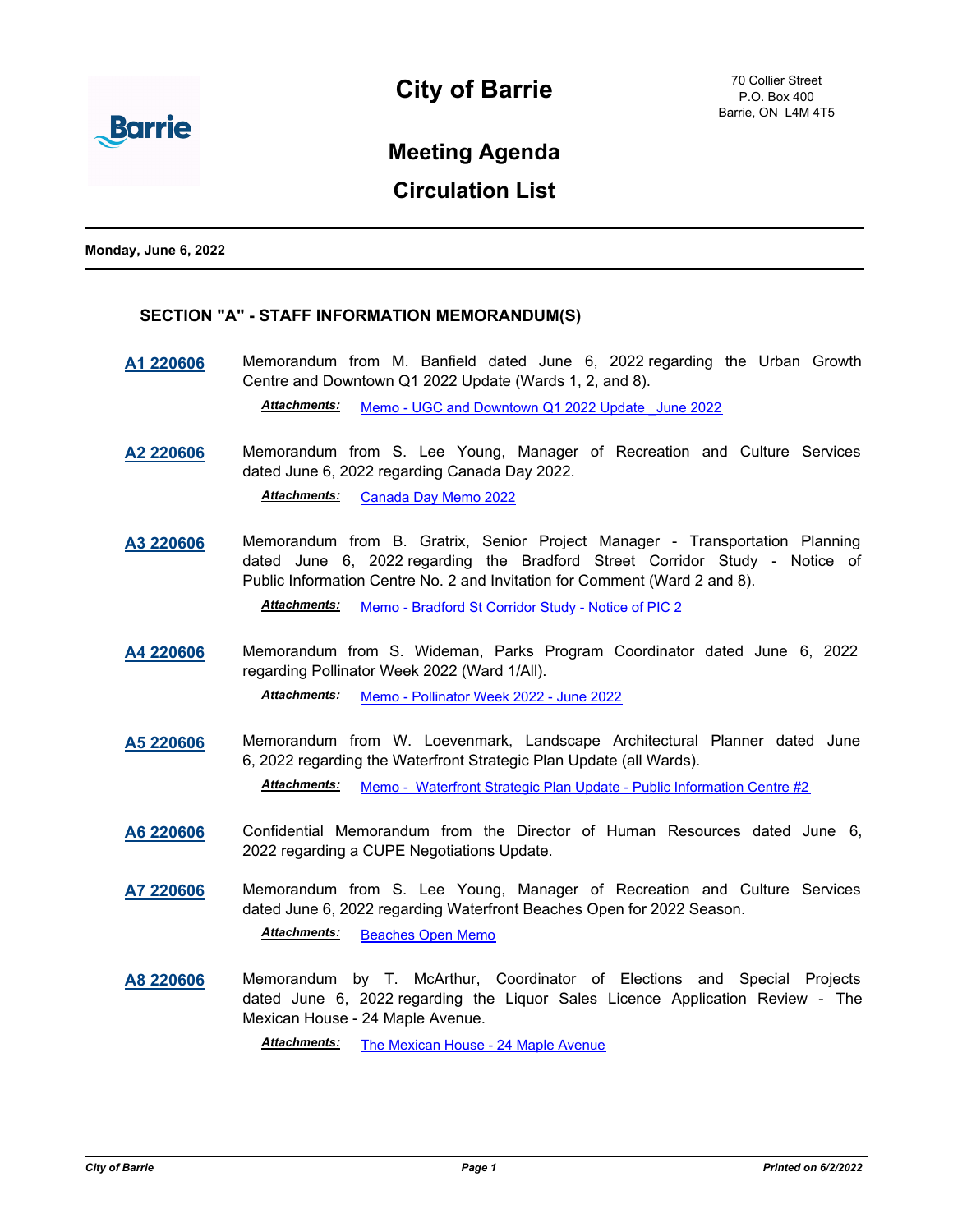### **SECTION "B" - MEETING AGENDA(S)**

**[B1 220606](http://barrie.ca.legistar.com/gateway.aspx?m=l&id=/matter.aspx?key=50775)** Agenda for the Active Transportation and Sustainability Committee meeting to be held on June 7, 2022.

*Attachments:* [ATSC Agenda 220607](http://barrie.ca.legistar.com/gateway.aspx?M=F&ID=cf8afc8c-2dcf-4f86-8082-227f466a998a.pdf)

- **[B2 220606](http://barrie.ca.legistar.com/gateway.aspx?m=l&id=/matter.aspx?key=50776)** Agenda for the City Building Committee meeting to be held on June 7, 2022. *Attachments:* [CB Agenda 220607](http://barrie.ca.legistar.com/gateway.aspx?M=F&ID=23a1e906-4f4c-4f75-b682-107aa12ce859.pdf)
- **[B3 220606](http://barrie.ca.legistar.com/gateway.aspx?m=l&id=/matter.aspx?key=50777)** Agenda for the International Relations Committee meeting to be held on June 7, 2022.

*Attachments:* [IRC Agenda 220607](http://barrie.ca.legistar.com/gateway.aspx?M=F&ID=291b3560-d38b-4d14-993f-80158887f7cf.pdf)

**[B4 220606](http://barrie.ca.legistar.com/gateway.aspx?m=l&id=/matter.aspx?key=50778)** Agenda for the Heritage Barrie Committee meeting to be held on June 8, 2022.

*Attachments:* [HB Agenda 220608](http://barrie.ca.legistar.com/gateway.aspx?M=F&ID=3e8ea4bf-88b4-4a79-852c-21f1181e8787.pdf)

**[B5 220606](http://barrie.ca.legistar.com/gateway.aspx?m=l&id=/matter.aspx?key=50779)** Agenda for the Accessibility Advisory Committee meeting to be held on June 9, 2022.

*Attachments:* [AAC Agenda 220609](http://barrie.ca.legistar.com/gateway.aspx?M=F&ID=e6918ebe-37f8-4370-b7f5-47911a54a15c.pdf)

### **SECTION "C" - GENERAL CORRESPONDENCE(S)**

**[C1 220606](http://barrie.ca.legistar.com/gateway.aspx?m=l&id=/matter.aspx?key=50772)** Proclamation from Deputy Mayor, B. Ward proclaiming June 7, 2022 as "Sir Robert Barrie Day".

**Attachments:** [Proclamation - Sir Robert Barrie Day Proclamation](http://barrie.ca.legistar.com/gateway.aspx?M=F&ID=79e54251-49e4-4158-b638-f52f61ede325.pdf)

**[C2 220606](http://barrie.ca.legistar.com/gateway.aspx?m=l&id=/matter.aspx?key=50773)** Media Release dated May 31, 2022 entitled "City celebrates June as seniors month".

*Attachments:* [Media Release - June is Seniors Month](http://barrie.ca.legistar.com/gateway.aspx?M=F&ID=75f9faa3-297e-4640-b5dd-86bff27c68f4.pdf)

- **[C3 220606](http://barrie.ca.legistar.com/gateway.aspx?m=l&id=/matter.aspx?key=50774)** Media Release dated May 31, 2022 entitled "City and community partners celebrate National Indigenous History Month, and Peoples Day in June". *Attachments:* [Media Release - National Indigenous History Month and Peoples Day](http://barrie.ca.legistar.com/gateway.aspx?M=F&ID=8710ddef-758b-461a-ac94-eea425618c98.pdf)
- **[C4 220606](http://barrie.ca.legistar.com/gateway.aspx?m=l&id=/matter.aspx?key=50809)** Media Release dated June 1, 2022 entitled "City expands Digital Main Street program to help local small businesses succeed online".

*Attachments:* [Media Release - City expands Digital Main Street Program](http://barrie.ca.legistar.com/gateway.aspx?M=F&ID=ef44f69e-a8b6-4f06-b5ab-54ed4d79e8f4.pdf)

**[C5 220606](http://barrie.ca.legistar.com/gateway.aspx?m=l&id=/matter.aspx?key=50831)** Media Release dated June 2, 2022 entitled "Standard and Poor's updated framework results in City's credit rating improving to 'AA+'".

*Attachments:* [Media Release - Standard and Poor's improves City's credit rating to AA+](http://barrie.ca.legistar.com/gateway.aspx?M=F&ID=cc0090b5-67bd-4452-b259-44568f448053.pdf)